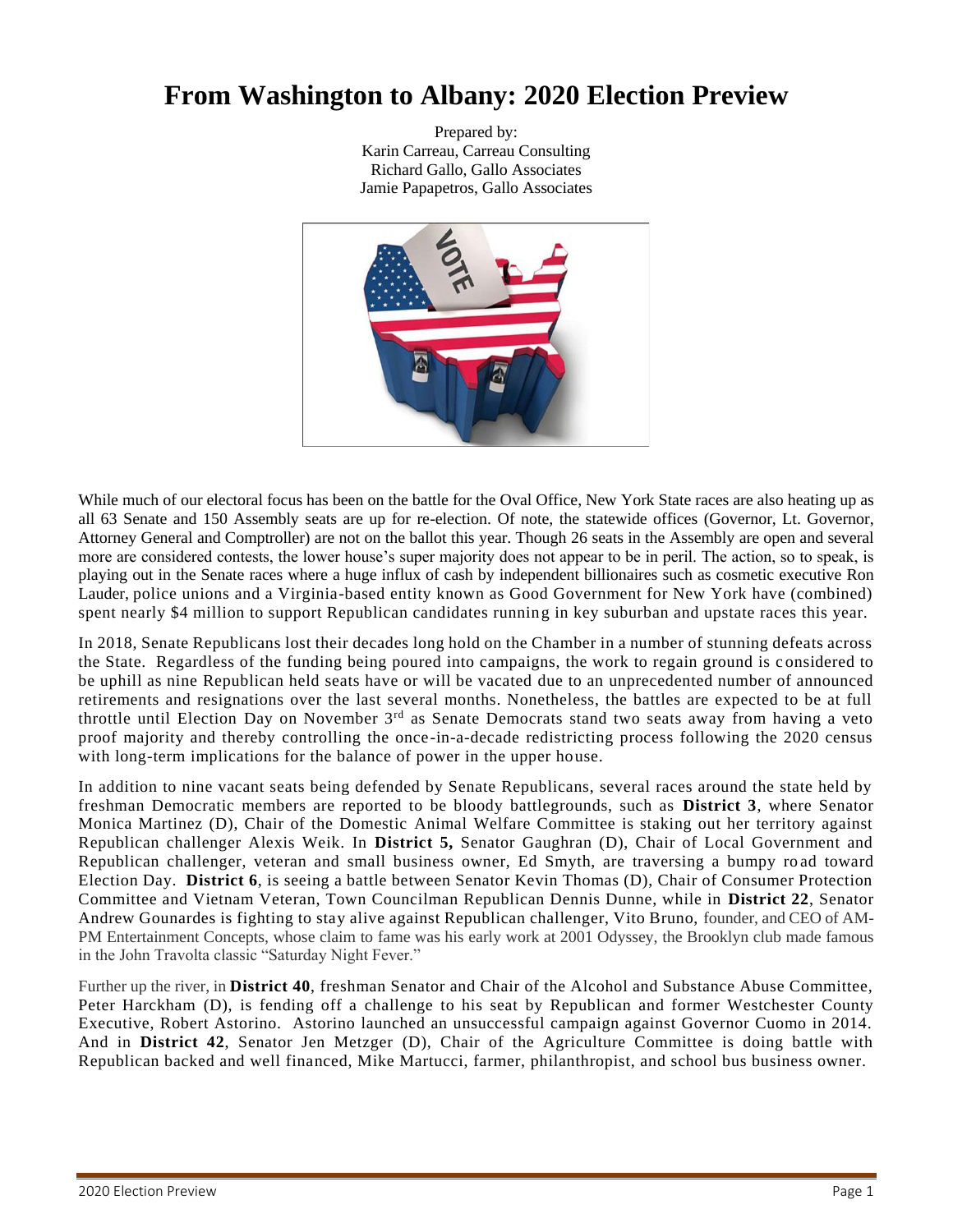#### **Vacant Republican Held Senate Seats**:

**District 1.** long held by retiring member, Senator Kenneth LaValle (R) covers the eastern end of [Suffolk](https://en.wikipedia.org/wiki/Suffolk_County,_New_York) [County](https://en.wikipedia.org/wiki/Suffolk_County,_New_York) on Long [Island,](https://en.wikipedia.org/wiki/Long_Island,_New_York) including the towns of [East Hampton,](https://en.wikipedia.org/wiki/East_Hampton_(town),_New_York) [Southold,](https://en.wikipedia.org/wiki/Southold,_New_York) [Shelter Island,](https://en.wikipedia.org/wiki/Shelter_Island,_New_York) [Southampton,](https://en.wikipedia.org/wiki/Southampton,_New_York) and [Riverhead,](https://en.wikipedia.org/wiki/Riverhead_(town),_New_York) as well as some of eastern [Brookhaven.](https://en.wikipedia.org/wiki/Brookhaven,_New_York) The district is located entirely within [New York's 1st congressional district,](https://en.wikipedia.org/wiki/New_York%27s_1st_congressional_district) and overlaps with the 1st, 2nd, 3rd, and 4th district of the [New York State Assembly.](https://en.wikipedia.org/wiki/New_York_State_Assembly)

Contenders for the seat are Democrat, Laura Ahearn vs Republican, Anthony Palumbo. Ahearn holds a bachelor's degree in business administration from Dowling College, a master's degree in social work from State University of New York at Stony Brook, and a law degree from Touro Law Center. Palumbo is a member of the [New York State Assembly,](https://ballotpedia.org/New_York_State_Assembly_District_2) representing [District 2.](https://ballotpedia.org/New_York_State_Assembly_District_2) He assumed office on January 7, 2014. His current term ends on December 31, 2020. Palumbo earned his bachelor's degree in Government and Law from Lafayette College and his J.D. from St. John's Law School.

**District 2**, It is currently vacant, following the resignation of [Republican](https://en.wikipedia.org/wiki/Republican_Party_(United_States)) former [Senate Majority Leader](https://en.wikipedia.org/wiki/Majority_Leader_of_the_New_York_State_Senate) [John J.](https://en.wikipedia.org/wiki/John_J._Flanagan)  [Flanagan.](https://en.wikipedia.org/wiki/John_J._Flanagan) District 2 covers north-central [Suffolk County](https://en.wikipedia.org/wiki/Suffolk_County,_New_York) on [Long Island,](https://en.wikipedia.org/wiki/Long_Island,_New_York) including the town of [Smithtown,](https://en.wikipedia.org/wiki/Smithtown,_New_York) as well as portions of [Brookhaven](https://en.wikipedia.org/wiki/Brookhaven,_New_York) and [Huntington.](https://en.wikipedia.org/wiki/Huntington,_New_York) The district overlaps with New York's [1st](https://en.wikipedia.org/wiki/New_York%27s_1st_congressional_district) and [3rd congressional districts,](https://en.wikipedia.org/wiki/New_York%27s_3rd_congressional_district) and with the 3rd, 4th, 5th, 8th, 10th, and 12th districts of the [New York State Assembly.](https://en.wikipedia.org/wiki/New_York_State_Assembly)

Contenders for the seat are Democrat Michael Siderakis vs. Republican Mario Mattera. Siderakis is a 28-year veteran of the New York State Police and Materra is a 39-year member and leader of the Plumbers Local Union 200.

**District 45** will be vacant for the first time since 2003, when Senator Elizabeth Little (R) retires at the end of the year. District 45, covering 6,800 square miles, is the largest in the state and includes a large swath of northeastern [New](https://en.wikipedia.org/wiki/New_York_(state))  [York's](https://en.wikipedia.org/wiki/New_York_(state)) [North County](https://en.wikipedia.org/wiki/North_Country_(New_York)) and [Capital District,](https://en.wikipedia.org/wiki/Capital_District,_New_York) including all of [Clinton,](https://en.wikipedia.org/wiki/Clinton_County,_New_York) [Essex,](https://en.wikipedia.org/wiki/Essex_County,_New_York) [Franklin,](https://en.wikipedia.org/wiki/Franklin_County,_New_York) and [Warren Counties,](https://en.wikipedia.org/wiki/Warren_County,_New_York) and parts of [St.](https://en.wikipedia.org/wiki/St._Lawrence_County,_New_York)  [Lawrence County](https://en.wikipedia.org/wiki/St._Lawrence_County,_New_York) and [Washington County.](https://en.wikipedia.org/wiki/Washington_County,_New_York) The district, which contains [Plattsburgh](https://en.wikipedia.org/wiki/Plattsburgh_(city),_New_York) and [Queensbury,](https://en.wikipedia.org/wiki/Queensbury,_New_York) reaches the northernmost point in the state. The district is located entirely within [New York's 21st congressional district,](https://en.wikipedia.org/wiki/New_York%27s_21st_congressional_district) and overlaps with the 107th, 113th, 114th, 115th, and 118th districts of the [New York State Assembly.](https://en.wikipedia.org/wiki/New_York_State_Assembly)

Contenders for the seat are Democrat Kimberley Davis and Republican Daniel Stec. Davis holds degrees in Business (Marketing) and Philosophy and Accounting from SUNY Plattsburgh and has served as the Clinton County Treasurer for the last seven years. Prior to that she served as the Town Assessor. Stec has a bachelor's degree from Clarkson, served in the US Navy and currently holds the 114<sup>th</sup> Assembly seat.

**District 46** will become vacant with the retirement of Senator George Amedore (R). District 46 is located in the [Hudson](https://en.wikipedia.org/wiki/Hudson_Valley)  [Valley](https://en.wikipedia.org/wiki/Hudson_Valley) and eastern [Capital District,](https://en.wikipedia.org/wiki/Capital_District,_New_York) and covers all of [Montgomery County](https://en.wikipedia.org/wiki/Montgomery_County,_New_York) and [Greene County](https://en.wikipedia.org/wiki/Greene_County,_New_York) and parts of [Albany,](https://en.wikipedia.org/wiki/Albany_County,_New_York) [Schenectady,](https://en.wikipedia.org/wiki/Schenectady_County,_New_York) and [Ulster Counties.](https://en.wikipedia.org/wiki/Ulster_County,_New_York) The district overlaps with New York's [19th](https://en.wikipedia.org/wiki/New_York%27s_19th_congressional_district) and [20th congressional districts,](https://en.wikipedia.org/wiki/New_York%27s_20th_congressional_district) and with the 102nd, 103rd, 104th, 109th, and 111th districts of the [New York State Assembly.](https://en.wikipedia.org/wiki/New_York_State_Assembly)

Contenders for the seat are Democrat, Michelle Hinchey, and Republican Richard Amedure. Hinchey comes to the race with a degree in Labor and Industrial Relations from Cornell University and experience in communications. Amedure comes to the race with 31 years of service as a New York State Trooper and prior to that, he served in the Army.

**District 51** is being vacated by Senator James Seward (R) who has held the seat since 1986 and is retiring at the end of this session in December. The district is a geographically convoluted, covering that parts o[f Central New York](https://en.wikipedia.org/wiki/Central_New_York) and [Hudson](https://en.wikipedia.org/wiki/Hudson_Valley)  [Valley](https://en.wikipedia.org/wiki/Hudson_Valley) – including all of [Schoharie,](https://en.wikipedia.org/wiki/Schoharie_County,_New_York) [Otsego,](https://en.wikipedia.org/wiki/Otsego_County,_New_York) and [Cortland Counties,](https://en.wikipedia.org/wiki/Cortland_County,_New_York) as well as parts of [Tompkins,](https://en.wikipedia.org/wiki/Tompkins_County,_New_York) [Herkimer,](https://en.wikipedia.org/wiki/Herkimer_County,_New_York) [Chenango,](https://en.wikipedia.org/wiki/Chenango_County,_New_York) [Cayuga,](https://en.wikipedia.org/wiki/Cayuga_County,_New_York) [Delaware,](https://en.wikipedia.org/wiki/Delaware_County,_New_York) and [Ulster Counties.](https://en.wikipedia.org/wiki/Ulster_County,_New_York) The district overlaps with New York's [19th,](https://en.wikipedia.org/wiki/New_York%27s_19th_congressional_district) [22nd,](https://en.wikipedia.org/wiki/New_York%27s_22nd_congressional_district) [23rd,](https://en.wikipedia.org/wiki/New_York%27s_23rd_congressional_district) and [24th congressional districts,](https://en.wikipedia.org/wiki/New_York%27s_24th_congressional_district) and with the 101st, 102nd, 103rd, 118th, 119th, 121st, 122nd, 125th, and 126th districts of the [New York State Assembly.](https://en.wikipedia.org/wiki/New_York_State_Assembly)

Contenders for the seat are Democrat Jim Barber vs. Republican Peter Oberacker. Barber has a lifetime of experience as a farmer and Oberacker comes with business and local government experience, working in his family meat market chairing the Public Works Committee, and as Maryland Town Supervisor and as a town board member.

**District 55** is another open seat due to the pending retirement of Senator Richard Funke (R) who has represented the district since 2015. District 55 covers parts of [Monroe](https://en.wikipedia.org/wiki/Monroe_County,_New_York) and [Ontario Counties,](https://en.wikipedia.org/wiki/Ontario_County,_New_York) including the eastern half of [Rochester](https://en.wikipedia.org/wiki/Rochester,_New_York) and many of its eastern and northern suburbs. The district overlaps with New York's [23rd,](https://en.wikipedia.org/wiki/New_York%27s_23rd_congressional_district) [25th,](https://en.wikipedia.org/wiki/New_York%27s_25th_congressional_district) and [27th congressional districts,](https://en.wikipedia.org/wiki/New_York%27s_27th_congressional_district) and with the 131st, 133rd, 135th, 136th, 137th, and 138th districts of the [New York State Assembly.](https://en.wikipedia.org/wiki/New_York_State_Assembly)

Vying for the seat are, Democrat Samra Brouk and Republican Christopher Missick. Brouk comes to the race with a bachelor's degree from Williams College and experience in fundraising for a grassroots journalism organization. Missick comes to the race having served in the army and running a law practice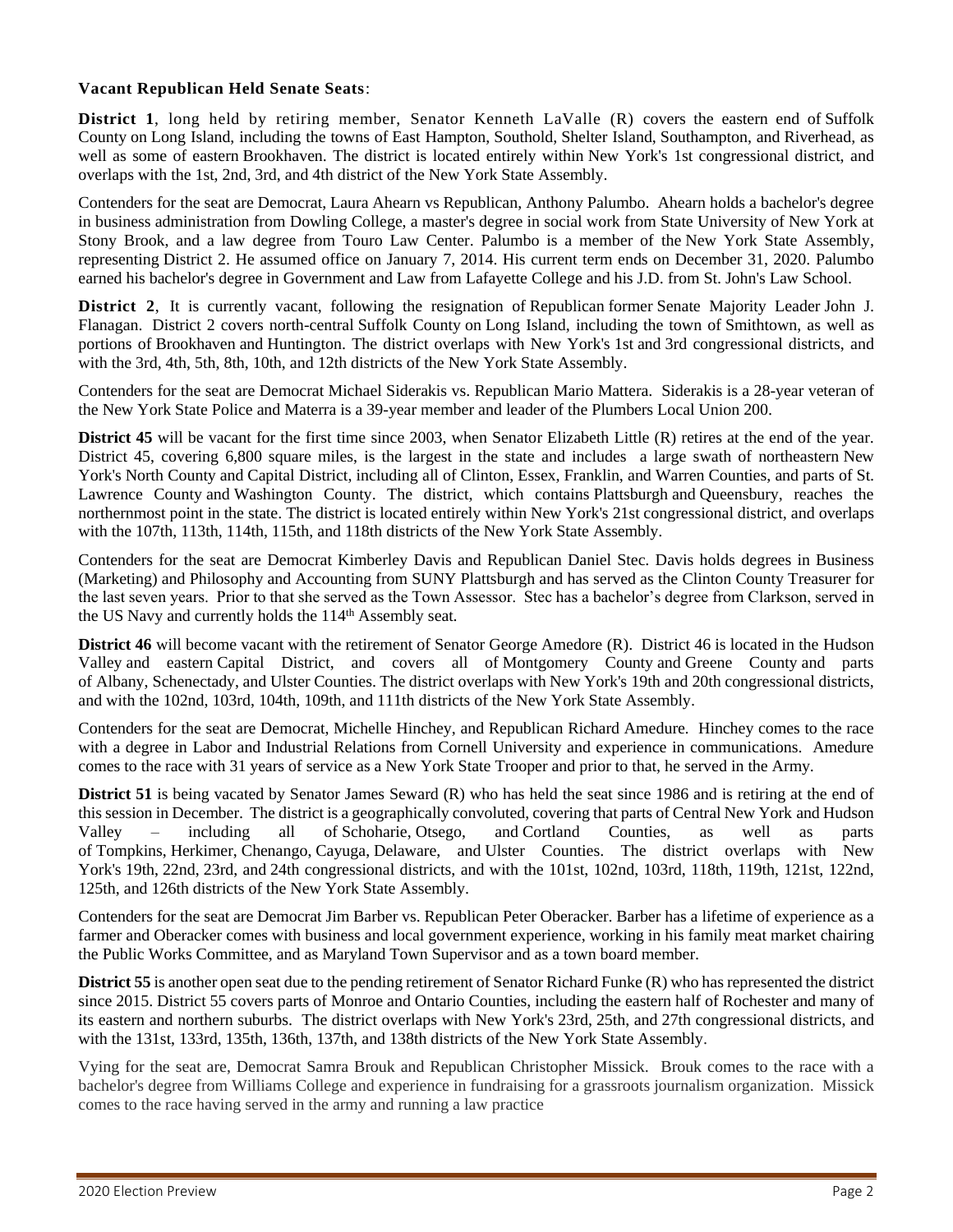**District 56** is being vacated by long-term Senator Joseph Robach (R), who has held the seat since 2003. The District is located entirely within Monroe County in [Western New York,](https://en.wikipedia.org/wiki/Western_New_York) and includes much of western [Rochester](https://en.wikipedia.org/wiki/Rochester,_New_York) and its surrounding suburbs of [Brighton,](https://en.wikipedia.org/wiki/Brighton,_Monroe_County,_New_York) [Gates,](https://en.wikipedia.org/wiki/Gates,_New_York) [Greece,](https://en.wikipedia.org/wiki/Greece_(town),_New_York) [Parma,](https://en.wikipedia.org/wiki/Parma,_New_York) [Clarkson,](https://en.wikipedia.org/wiki/Clarkson,_New_York) and [Hamlin.](https://en.wikipedia.org/wiki/Hamlin,_New_York) The district overlaps with New York's [25th](https://en.wikipedia.org/wiki/New_York%27s_25th_congressional_district) and [27th](https://en.wikipedia.org/wiki/New_York%27s_27th_congressional_district)  [congressional districts,](https://en.wikipedia.org/wiki/New_York%27s_27th_congressional_district) and with the 134th, 136th, 137th, 138th, and 139th districts of the [New York State Assembly.](https://en.wikipedia.org/wiki/New_York_State_Assembly)

Contenders for the seat are Democratic Jeremy Cooney vs. Republican Michael Barry. Cooney holds a degree in public policy from Hobart College and a law degree from Albany Law School. Barry comes to the race with local government experience as he served as the Executive Director of the Monroe County Youth Bureau and Town Councilman of Greece, NY.

**District 60** was held by relative newcomer (2017), Senator Jacobs (R) who recently vacated the seat to run for congress. District 60 is located entirely within [Erie County](https://en.wikipedia.org/wiki/Erie_County,_New_York) in [Western New York,](https://en.wikipedia.org/wiki/Western_New_York) including much of southern [Buffalo](https://en.wikipedia.org/wiki/Buffalo,_New_York) and the surrounding suburbs of [Brant,](https://en.wikipedia.org/wiki/Brant,_New_York) [Evans,](https://en.wikipedia.org/wiki/Evans,_New_York) [Grand Island,](https://en.wikipedia.org/wiki/Grand_Island,_New_York) [Hamburg,](https://en.wikipedia.org/wiki/Hamburg,_New_York) [Orchard Park,](https://en.wikipedia.org/wiki/Orchard_Park_(town),_New_York) and the [city](https://en.wikipedia.org/wiki/Tonawanda_(city),_New_York) and [town of Tonawanda.](https://en.wikipedia.org/wiki/Tonawanda_(town),_New_York) The district overlaps with New York's [26th](https://en.wikipedia.org/wiki/New_York%27s_26th_congressional_district) and [27th congressional districts,](https://en.wikipedia.org/wiki/New_York%27s_27th_congressional_district) and with the 140th, 141st, 142nd, 145th, 147th, and 149th districts of the [New York State Assembly.](https://en.wikipedia.org/wiki/New_York_State_Assembly)

Contenders for the seat are Democrat Sean Ryan and Republican Joshua Mertzlufft. Ryan holds a bachelor's degree from SUNY College at Fredonia and his J.D. from Brooklyn Law School. His professional experience includes working as a lawyer at a private practice, at Neighborhood Legal Services and at the Legal Aide Bureau of Buffalo. He has served in the Assembly since 2011. Mertzlufft is an engineer turned attorney. He holds a bachelor's degree in Applied Physics from Houghton College and his law degree from the University at Buffalo School of Law.

#### **Vacant Democratic Held Seats**

Two seats long held by Democrats will usher in new Representatives as Senator Velmanette Montgomery, Chair of Children and Families Committee is retiring after 17 years in office and Senator Carlucci, Chair of the Mental Health and Developmental Disabilities Committee gave up his seat to launch a bid for Congress. As a result, new Committee Chairs will be determined early in the 2020 session.

In **District 25**, Senator Montgomery staffer Jabari Brisport prevailed in a hard-fought three-way primary for the seat. The District encompasses the communities of Fort Greene, Boerum Hill, Red Hook, Bedford-Stuyvesant, Sunset Park, Gowanus, and Park Slope. Brisport has no Republican challenger for the seat as he heads toward November  $3<sup>rd</sup>$ . He comes to the position with deep roots in the community as a public-school educator and activist.

Further North, in **District 38**, Democrat Elijah Reichlin-Melnick and Republican, William Weber are battling for the recently vacated Orange County seat which covers the vast majority of [Rockland County](https://en.wikipedia.org/wiki/Rockland_County,_New_York) in the northern [New York](https://en.wikipedia.org/wiki/New_York_City)  [City](https://en.wikipedia.org/wiki/New_York_City) suburbs, including the towns of [Orangetown,](https://en.wikipedia.org/wiki/Orangetown,_New_York) [Clarkstown,](https://en.wikipedia.org/wiki/Clarkstown,_New_York) and [Ramapo;](https://en.wikipedia.org/wiki/Ramapo,_New_York) the district also crosses the [Hudson River](https://en.wikipedia.org/wiki/Hudson_River) to incorporate a small part of [Ossining](https://en.wikipedia.org/wiki/Ossining_(town),_New_York) in [Westchester County.](https://en.wikipedia.org/wiki/Westchester_County,_New_York) The district is located entirely within [New York's 17th](https://en.wikipedia.org/wiki/New_York%27s_17th_congressional_district)  [congressional district,](https://en.wikipedia.org/wiki/New_York%27s_17th_congressional_district) and overlaps with the 95th, 96th, 97th, and 98th districts of the [New York State Assembly.](https://en.wikipedia.org/wiki/New_York_State_Assembly)

Reichlin-Melnick comes to the race with a bachelor's degree from Cornell and years of experience in local and state government. He currently serves as Legislative Director for Senator James Skoufis. Weber holds a BBA in Public Accounting from Pace University, is a NYS Certified Public Accountant and sits on the Board of the Mental Health Association of Rockland County.

Overall, 16 Senators (or 25% of the Senate) are running unopposed, according to Ballotpedia. State of Races for Senate Leadership & Key Committee Chairs:

- Senate Temporary President and Majority Leader Andrea Stewart-Cousins (D) is running unopposed.
- Senate Deputy Majority Leader Michael Gianaris (D) is running unopposed.
- Senator Toby Stavisky, Chair of Senate Higher Education Committee, is running unopposed.
- Senator Gustavo Rivera, Chair of Senate Health Committee, faces Republican Dustin Martinez and Conservative Steven Stern.
- Senator Neil Breslin (D), Chair of Senate Insurance Committee, squares off against Republican David Yule.

**NY Assembly November 3rd General Election Preview** Heading into the 2020 election cycle, 26 Assembly seats will be up for grabs without an incumbent on the ballot. The reason for these open seats: retirements, elected to another office, running for another office and in one case the passing of Assemblymember David Gantt earlier this summer. As it stands, the 150-member body consists of 103 Democrats, 42 Republicans, and 1 independent. In 49 of the 150 Assembly Districts (approximately 33%) there is only one candidate on the ballot on November 3<sup>rd,</sup> according to information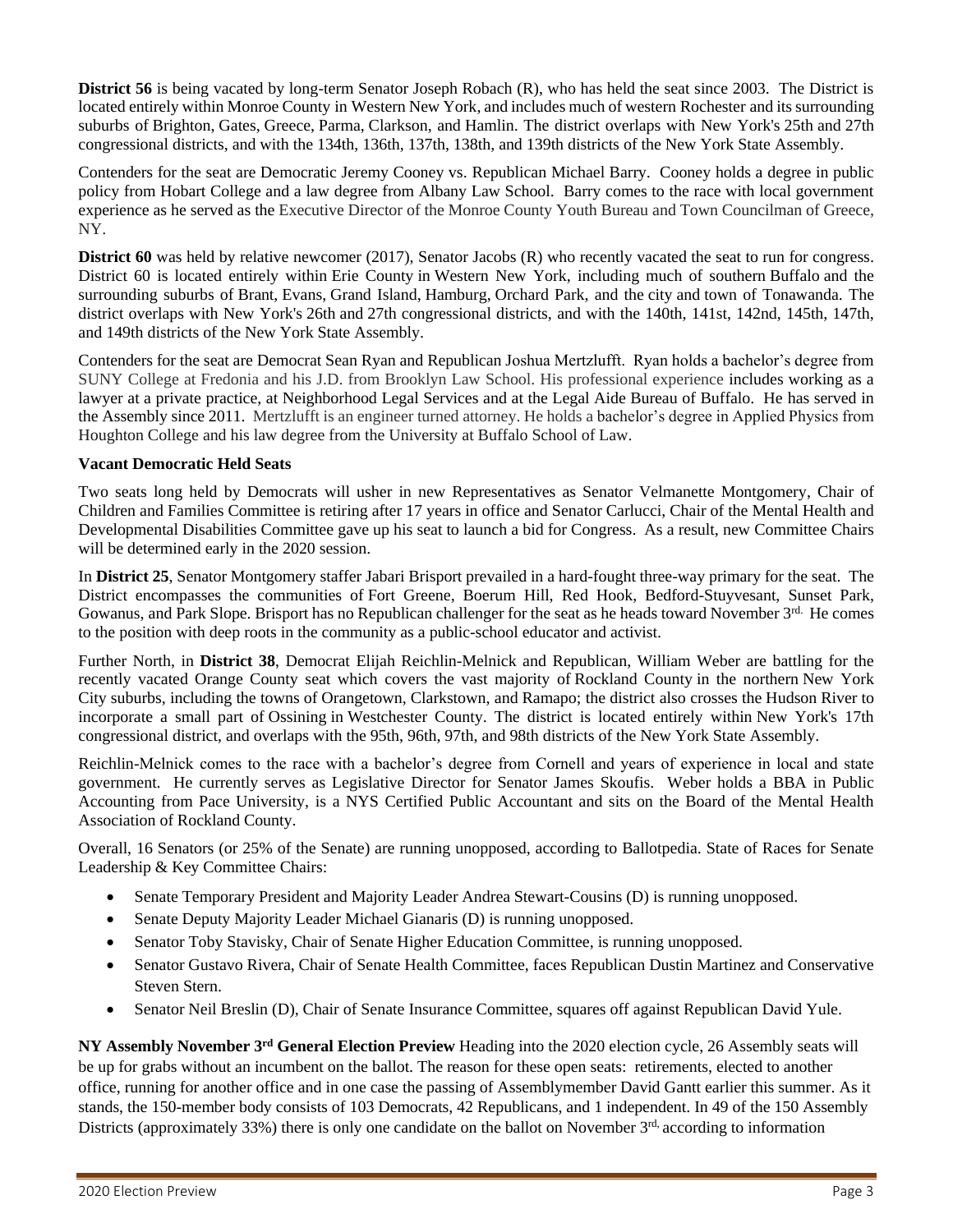available from Ballotpedia. In most instances it is the incumbents in these districts running unopposed or the candidate who prevailed from the June primaries.

State of Races for Senate Leadership & Key Committee Chairs:

- Assembly Speaker Carl Heastie (D) faces Republican Brenton Ritchie and Conservative Regina Cartagena.
- Assembly Majority Leader Crystal Peoples-Stokes (D) faces Republican Sean Miles.
- Assemblymember Richard Gottfried (D), Chair of Assembly Health Committee, is running unopposed.
- Assemblymember Debra Glick (D), Chair of Assembly Higher Education Committee, faces Republican Tamara Lashchyk, author and career coach who worked on Wall Street for 26 years.
- Assemblymember Kevin Cahill (D), Chair of Assembly Insurance Committee, faces Republican Rex Bridges, a U.S. Navy veteran.
- Assemblymember Aileen Gunther (D), Chair of Assembly Mental Health Committee, is running unopposed.

Overview of 26 open seats:

2<sup>nd</sup> District (Suffolk County) – Assemblymember Anthony Palumbo (R) did not run for re-election to his Assembly seat and is instead running for the Senate seat held by retiring Senator Ken LaValle in the first Senate District (see previous section on Senate election preview for further details). The contenders: Democrat Laura Jens-Smith, a registered nurse and former Riverhead Town Supervisor, squares off against Republican Jodi Giglio, a Riverhead Town Councilwoman. The Suffolk-based Assembly district includes portions of Brookhaven Town of Brookhaven, and all of Riverhead and Southold.

**9 th Assembly District** (Nassau/Suffolk Counties) – Assemblymember Michael LiPetri (R) did not run for re-election to his Assembly seat and instead ran in a crowded June Republican primary for the Congressional seat held by longtime U.S. Representative Peter King but did not prevail. The contenders: Democrat Ann Brancato, of Massapequa who has worked for the last 20 years as a healthcare and human services executive, and Republican Michael Durso, a certified first responder and current Sanitation Supervisor for the Town of Oyster Bay. The 9<sup>th</sup> Assembly district covers of parts of both Nassau and Suffolk counties, including South Farmingdale, Massapequa, portions of Fire Island and the Great South Bay area, Massapequa Park, West Babylon, Babylon, West Islip, and Brightwaters.

**12th Assembly District** (Suffolk County) – Vacant – Assemblymember Andrew Raia (R) was elected Huntington Town Clerk on November 5, 2019 succeeding his mother who held the position for 38 years. Due to the risk of spread of COVID-19 Governor Cuomo issued an executive order rescheduling the April 28, 2020, special election to coincide with the November 3<sup>rd</sup> general election. The contenders are two lawyers: Democra[t Michael Marcantonio,](https://ballotpedia.org/Michael_Marcantonio) and Republican Keith Brown. The  $12<sup>th</sup>$  district covers parts of the towns of Huntington, Babylon and Islip.

**16th Assembly District** (Nassau County) – Assemblymember Anthony D'Urso (D) announced earlier this year he would retire at the end of his current term. The contenders: Democra[t Gina Sillitti,](https://ballotpedia.org/Gina_Sillitti) a veteran of town and county government working as director of legislator affairs and deputy chief of staff for former North Hempstead Town Supervisor Jon Kaiman and most recently as human resources director for the Nassau County Board of Elections, and Republican [Ragini Srivastava,](https://ballotpedia.org/Ragini_Srivastava) owner of two small businesses who immigrated to the U.S. from India in 2001 and previous candidate for North Hempstead Town Council. The 16th Assembly District covers Great Neck, Port Washington, Manhasset, Roslyn Heights, North Hills, Flower Hill, Lake Success, Baxter Estates, Manorhaven and Sands Point.

**31st Assembly District** (Queens) – Vacant – Assemblymember Michele Titus (D) was elected as New York City Civil Court Judge on November 5, 2019. Due to the risk of spread of COVID-19 Governor Cuomo issued an executive order rescheduling the April 28, 2020, special election to coincide with the November 3rd general election. The contenders: Democrat [Khaleel Anderson,](https://ballotpedia.org/Khaleel_Anderson) a community organizer and member of Community Board 14 who, at age 24, if victorious will become the youngest members of the Assembly; and, Republican [Joseph Cullina.](https://ballotpedia.org/Joseph_Cullina) The 31st Assembly District covers parts of Averne, Far Rockaway, South Ozone Park, South Richmond Hill, Springfield Gardens, Rosedale and Laurelton.

**34th Assembly District** (Queens) – Assemblymember Michael DenDekker (D) was bested in the June Democratic primary by Democrat Jessica González-Rojas, former executive director of the National Latina Institute for Reproductive Health and adjunct professor for CUNY City College and NYU Wagner School of Public Service. Ms.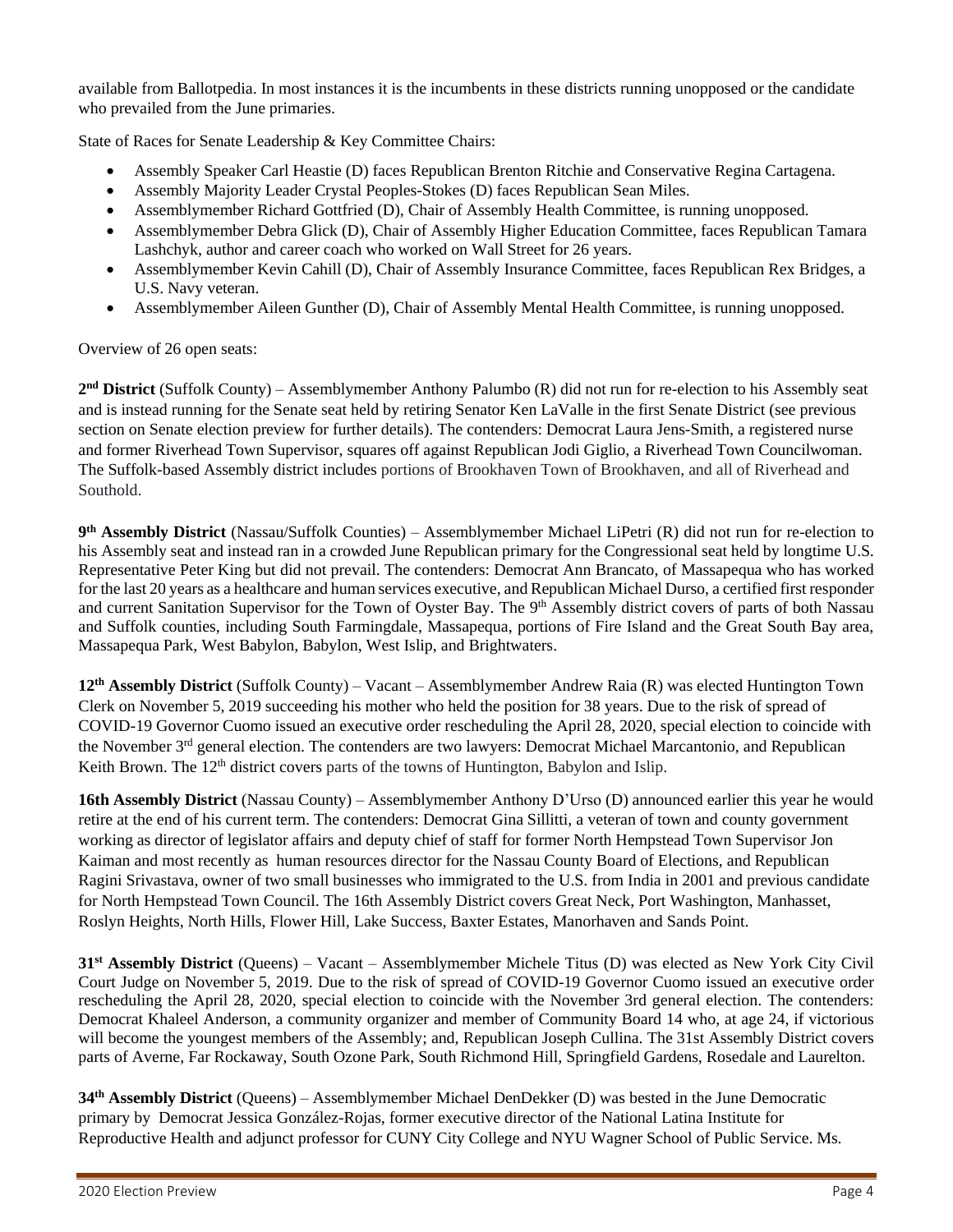González-Rojas squares off against Republican [William Marquez.](https://ballotpedia.org/William_Marquez) The 34<sup>th</sup> Assembly district includes Jackson Heights, East Elmhurst, and parts of Woodside and Corona.

**36th Assembly District (Queens) – Assemblymember Aravella Simotas (D) was bested in the June Democratic primary** by Democra[t Zohran Kwame Mamdani,](https://ballotpedia.org/Zohran_Kwame_Mamdani) who was born and raised in Kampala, Uganda and currently works as a housing counselor. Mr. Mamdani, who has the backing of the Democratic Socialists of America, is running unopposed in the November 3rd general election. The 36<sup>th</sup> Assembly District includes Astoria and parts of Long Island City.

**38th Assembly District** (Queens) – Assemblymember Michael Miller (D) was bested in the June Democratic primary by Democrat Jennifer Rajkumar, a civil rights lawyer and professor at CUNY who worked in Governor Cuomo's administration as State's Director of Immigration Affairs & Special Counsel. Ms. Rajkumar squares off against Republican [Giovanni Perna,](https://ballotpedia.org/Giovanni_Perna) who holds bachelor's in criminal justice and has experience working for former Assemblymember Pete Lopez. The 38th Assembly District includes Woodhaven, Ridgewood, Richmond Hill, Ozone Park and Glendale.

**50th Assembly District** (Brooklyn) – Longtime Assemblymember Joe Lentol (D), first elected in 1972, was bested in the June Democratic primary by Democrat Emily Gallagher, a local community board member, who proceeds to the November 3rd general election unopposed. Ms. Gallagher formerly worked as co-chair of Neighbors for Good Growth, a community organization that focused on creating new parkland, protecting Greenpoint's waterfront, and preserving rent stabilized housing. The district 50<sup>th</sup> includes the North Brooklyn communities of Greenpoint, Williamsburg, Fort Greene and parts of Clinton Hill.

**51st Assembly District** (Brooklyn) – Longtime Assemblymember Felix Ortiz (D) was bested in the June Democratic primary by Democrat [Marcela Mitaynes](https://ballotpedia.org/Marcela_Mitaynes) who faces no opponent in the November 3rd general election. Ms. Marcela Mitaynes is a tenant activist for the nonprofit Neighbors Helping Neighbor and received the backing of the Democratic Socialists of America and U.S. Representative Alexandria Ocasio-Cortez. The 51st Assembly District covers parts of Red Hook, Gowanus, and Sunset Park.

**56th Assembly District** (Brooklyn) – Assemblymember [Tremaine Wright](https://ballotpedia.org/Tremaine_S._Wright) (D) did not run for re-election to her Assembly seat and instead ran in the June Senate Democratic primary for the Senate seat held by longtime incumbent Velmanette Montgomery who announced her retirement at the end of the term. Assemblymember Wright did not prevail in the Senate Democratic primary. The contenders: Democrat Stefani Zinerman, who prevailed in the June Assembly Democratic primary over Democrat Justin Cohen to go onto the November 3rd general election. Ms. Zinerman is running unopposed in the general election. Ms. Zinerman is a former pastor and worked as an aide to retiring Senator Montgomery. Ms. Zinerman's primary election had the backing of virtually all of the prominent federal, state and local officials and among others Planned Parenthood Action and Social Services Employees Union (SSEU) Local 371 and Local 372. The 56th Assembly District covers Bedford-Stuyvesant and Northern Crown Heights neighborhoods.

**57th Assembly District** (Brooklyn) – Democrat Phara Souffrant Forrest, a registered nurse, prevailed over incumbent Assemblymember Walter Mosley (D) in the June Democratic primary. While Assemblymember Mosley conceded the Democratic primary, he is continuing onto the general election on the Working Families Party. The 57<sup>th</sup> Assembly District covers Fort Greene, Clinton Hill, Prospect Heights and parts of Bedford Stuyvesant and Crown Heights.

**64th Assembly District** (Brooklyn/Staten Island) – Assemblymember Nicole Malliotakis (R) did not run for re-election to her Assembly seat and instead is running against for U.S. Representative Max Rose (D) in the 11<sup>th</sup> Congressional District (see section above on federal Congressional races for more information). The contenders: Democrat Brandon Patterson, who holds a bachaelor's from SUNY Albany and master's degree from Baruch College and worked in a variety of capacities for Senators and Assemblymembers including as deputy chief of staff for Senator Diane Savino; and, Republican Michael Tannousis, a former Staten Island assistant district attorney who received his JD from Pace Law School. The 64<sup>th</sup> Assembly District includes parts of Brooklyn and Staten Island.

**79th Assembly District** (Bronx) – Assemblymember Michael Blake (D) did not run for re-election to his Assembly seat, opting instead to run in the crowded Democratic Primary for the 15<sup>th</sup> Congressional District (covering much of South Bronx) to replace retiring Rep. Jose Serrano. The contenders: Democrat Chantel Jackson, a licensed master's social worker (LMSW), and Republican Donald Skinner and Conservative Dion Powell. Mr. Powell, who worked as a community liaison to the Bronx for the current incumbent, lost in the 6-way June Democratic Primary to Ms. Jackson but is forging ahead on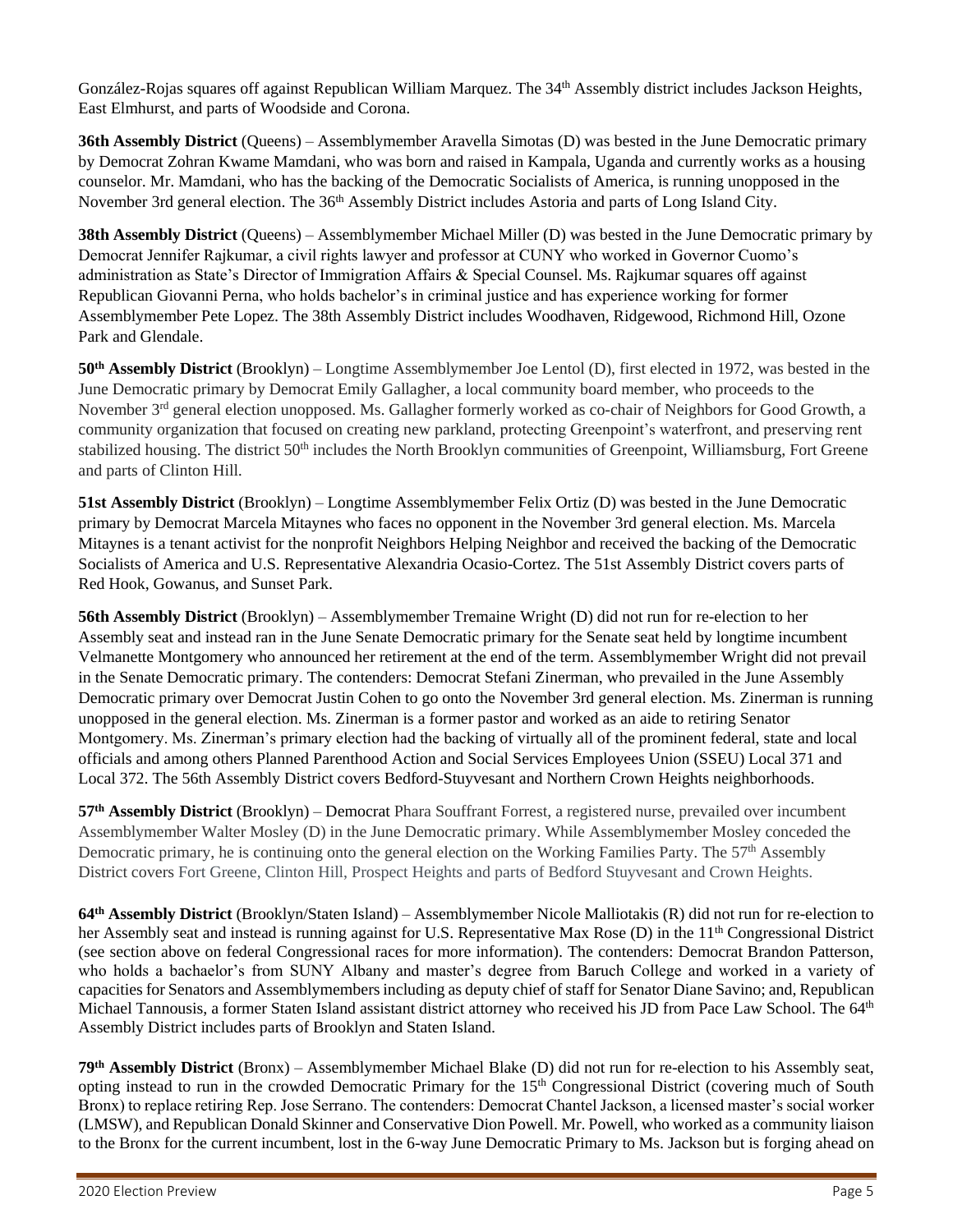the conservative party line, according to Ballotpedia. Ms. Jackson's bid has the backing local unions DC37 NYSUT, UFT, Local 372 and Assemblyman Michael Blake, State Senator Luis Sepulveda and State Senator Brian Benjamin.

**85th Assembly District** (Bronx) – Assemblymember Marcos Crespo (D) announced early in 2020 he would not run for reelection in order to pursue employment in the private sector and resigned before the end of his term on June 26, 2020. The contenders: Democrat Kenneth Burgos, current Budget Director for New York City Council and graduate of SUNY Albany, Republican Janelle King who unsuccessfully challenged Assemblyman Crespo in 2014, 2016 and 2018, and Conservative Gabriel Eronosele. The 85<sup>th</sup> Assembly district includes Longwood, Hunts Point, Soundview and Clason Point.

**93rd Assembly District** (Bronx) – Assemblymember David Buchwald (D) did not run for re-election to his Assembly seat opting instead to run in the June Democratic Congressional primary for the 18th District (covering parts of Westchester and Rockland counties) seat represented by U.S. Representative Nita Lowey (D) who is retiring at the end of 2020, which was won by progressive Mondaire Jones, a former Westchester County law department attorney. The contenders: Democrat Chris Burdick, Bedford Town Supervisor, and Republican John Nuculovic, a former New York City correction officer and former Army officer who unsuccessfully ran for the seat against Buchwald in 2018. The 93<sup>rd</sup> district contains all of Interstate 684 in Westchester County and includes the towns of Bedford, Harrison, Lewisboro, Mount Kisco, New Castle, North Castle, North Salem, Pound Ridge and the City of White Plains.

**114th Assembly District** (Essex/Warren/Saratoga/Washington Counties) – Assemblymember Dan Stec (R) did not run for re-election to his Assembly seat opting instead to run for the Senate seat held by Senator Elizabeth Little (R) who is retiring at the end of current term (see previous section on Senate election preview for further details). The contenders: Democrat [Claudia Braymer,](https://ballotpedia.org/Claudia_Braymer) a lawyer who owns her own firm and serves on the Warren County Board of Supervisors representing Glens Falls, and Republican [Matthew Simpson,](https://ballotpedia.org/Matthew_Simpson_(New_York)) Horicon Town Supervisor. The 114th Assembly district includes all of Essex and Warren counties, the towns of Corinth, Day, Hadley and Edinburg in Saratoga County as well as the towns of Dresden, Fort Ann, Granville, Hampton, Hebron, Putnam and Whitehall in Washington County.

**122nd Assembly District** (Broome, Chenango, Otsego and Delaware Counties) – Longtime Assemblymember Clifford Crouch (R) announced his retirement at the end of the current term. The contenders: Democrat Richard Shaw, an air force veteran who retired in 2017 from his position as Health Safety Coordinator for Delaware-Chenango-Madison-Otsego Board of Cooperative Educational Services (DCMO BOCES) and Republican Joe Angelino, former Norwich Police Chief who served in the US Marines for 23 years earning two purple hearts. Angelino secured the Republican nomination for the general election after defeating two Republican challengers including Nicholas Libous, the son of the late Senate Deputy Majority Leader Thomas Libous. The 122nd Assembly District covers parts of Broome, Chenango, Otsego and Delaware Counties.

**125th Assembly District** (Tompkins & Cortland Counties) – Longtime Assemblymember Barbara Lifton (D) announced her retirement at the end of the current term. The contenders: Democrat Anna Kelles, a Tompkins County Legislator who holds a bachelor's degree in Biology and Environmental studies from Binghamton University, PhD in Nutritional Epidemiology from The University of North Carolina, and maintains a private practice in nutritional and wellness counseling; and, Republican Matthew McIntyre, chair of the Cortland County Libertarian Party. The 125<sup>th</sup> Assembly District 125th covers all of Tompkins County, the City of Cortland and the towns of Cortlandville, Virgil, Harford and Lapeer in Cortland County.

**126th Assembly District** (Cayuga, Chenango, Cortland and Onondaga Counties) – Assemblymember Gary Finch (R) announced his retirement at the end of the current term. The contenders: Democrat [Dia Carabajal,](https://ballotpedia.org/Dia_Carabajal) former Auburn city councilor and former Auburn School Board member and current computer science and mathematics professor at Cayuga Community College, and Republican [John Lemondes Jr.,](https://ballotpedia.org/John_Lemondes_Jr.) a retired Army colonel and owner of Elly's Acres Farm in LaFayette. The 126 Assembly district covers portions of Cayuga, Chenango, Cortland and Onondaga counties.

**131st Assembly District** (Ontario & Seneca Counties) – Assemblymember Brian Kolb (R), who stepped down as Assembly Republican Leader earlier this year following his arrest on DWI late last year, announced he would not run for re-election. The contenders: Democrat Matthew Miller, a veteran of the New York National Guard where he worked as an intelligence analyst who went to work in a variety of roles including patient care technician in the Emergency Department at Thompson Hospital and a clinical assistant at Boston Children's Hospital; and, Republican Jeff Gallahan,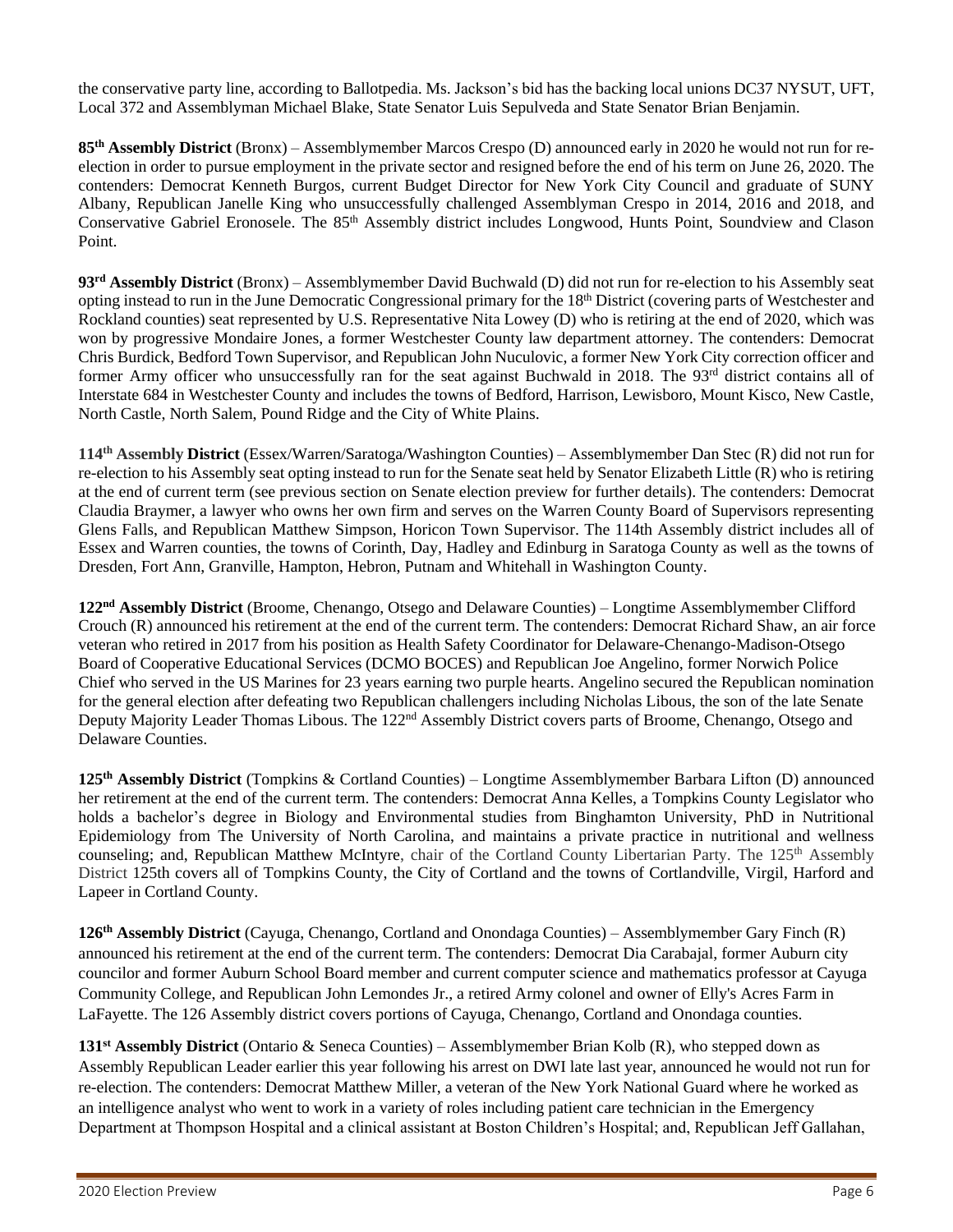who served as Manchester Town Supervisor for a decade one-half and is the owner of CR7 Catering & Food Trailer in Shortsville. [Cynthia Wade](https://ballotpedia.org/Cynthia_Wade) is running on the Serve America Movement Party line. The 131<sup>st</sup> Assembly district includes all of Ontario County and parts of Seneca County.

**134th Assembly District** (Monroe County) – Assemblymember Peter Lawrence (R) announced earlier this year he would not run for re-election ending his 5-year run in the Assembly at the end of the current term. The contenders: Democrat Carolyn Carroll, Fraud Investigator with Monroe County Department of Human Services, Republican Josh Jensen, Town of Greece Councilman and former Director of Communications and Director of Community Affairs and Public Policy for Senator Joe Robach (R), Ericka Jones on the Green Party Line, and Dylan Dailer on the Worker Families Party Line. The 134th Assembly district includes the towns of Greece, Ogden and Parma in Monroe County.

**136th Assembly District** (Monroe County) – Vacant – The seat became vacant on February 6, 2020 when Governor Cuomo appointed Assemblymember Jamie Romeo (D) Monroe County Clerk. Due to the risk of spread of COVID-19 Governor Cuomo issued an executive order rescheduling the April 28, 2020, special election to coincide with the November 3rd general election. The contenders Democrat Sarah Clark, who currently served as Acting State Director for US Senator Kirsten Gillibrand and formerly worked for then-US Senator Hillary Clinton, Justin Clark, who was bested by Ms. Clark in the June primary, on the Independence Party Line, and Steven Becker on the Libertarian Party Line. Mr. Clark is no stranger to government as well having worked as legislative director for Assemblymember Romeo before she resigned and in the same position for former Senator Ted O'Brien. The 136th Assembly District covers the eastern parts of the City of Rochester as well as Irondequoit and Brighton in Monroe County.

**137th Assembly District** (Monroe County) – Vacant – The Assembly seat is vacant as longtime Assemblymember David Gantt died on July 1, 2020. The contender: The only declared candidate for the November 3rd general election is Democrat Demond Meeks, a labor organizer for 1199 SEIU, who beat three other candidates in the June primary including the Democratic Party's chosen candidate Monroe County Legislator Ernest Flagler-Mitchell. The 137th Assembly district covers the southwest sections in the City of Rochester as well as the Town of Gates.

**140th Assembly District** (Erie/Niagara) – After 43 years, Assemblymember Robin Schimminger (D) announced he would not seek re-election. The contenders: Democrat William Conrad, a former high school social studies teacher and member of the Tonawanda Town Board, and Republican Robert Pecoraro, a 30-year veteran of the U.S. Air Force and alderman for the North Tonawanda Common Council, and [Anthony Baney](https://ballotpedia.org/Anthony_Baney) on the Green Party Line. The 140th Assembly district covers all of the Town of Tonawanda (including the Village of Kenmore), the City of Tonawanda in Erie County, and most of the City of North Tonawanda in Niagara County.

**149th Assembly District** (Erie County) – Assemblymember Sean Ryan (D) is not running for re-election to his Assembly seat opting instead to run for Senate Seat vacated by Chris Jacobs who was elected to Congress earlier this year in a special election on June 23, 2020 for the 27<sup>th</sup> Congressional district. The contenders: Democrat Jonathan Rivera, a special assistant to the Erie County commissioner of Public Works and former branch manager for HSBC and Key Bank, and Republican Joseph Totaro, chairman of the Buffalo Republican Party who previously ran for Assembly in 2018. The 149th Assembly District includes portions of the Cities of Buffalo and Lackawanna, the Villages of Hamburg and Blasdell, and the Town of Hamburg.

#### **Congressional Races to Watch**

Seven of New York's 27 Congressional seats are considered to be competitive heading into Election Day.

In New York's **1st Congressional District**, located in Eastern Long Island, Democratic challenger Nancy Goroff is seeking to unseat Republican Lee Zelden (Former NY State Senator). Trump won the district by [12](https://dccc.org/new-dccc-polling-goroff-edges-past-zeldin-ny-01-race/) points in 2016, but recent polling suggests that Goroff's campaign is gaining traction and currently leading by two percentage points (48-46).

Next door in New York's 2<sup>nd</sup> Congressional District, in a seat left empty by retiring Representative Peter King (R), Democratic candidate, Army Veteran and former educator, [Jackie Gordon](https://jackiegordonforcongress.com/) is taking on Republican candidate (current Assembly Member) Andrew Garbarino. The open seat is considered a [toss-up](https://cookpolitical.com/ratings/house-race-ratings) by the Cook Political Report.

In New York's **11th Congressional District**, covering Staten Island and parts of South Brooklyn, Freshman Representative, Democrat Max Rose is battling for his political life against Republican Nicole Malliotakis, who currently serves in the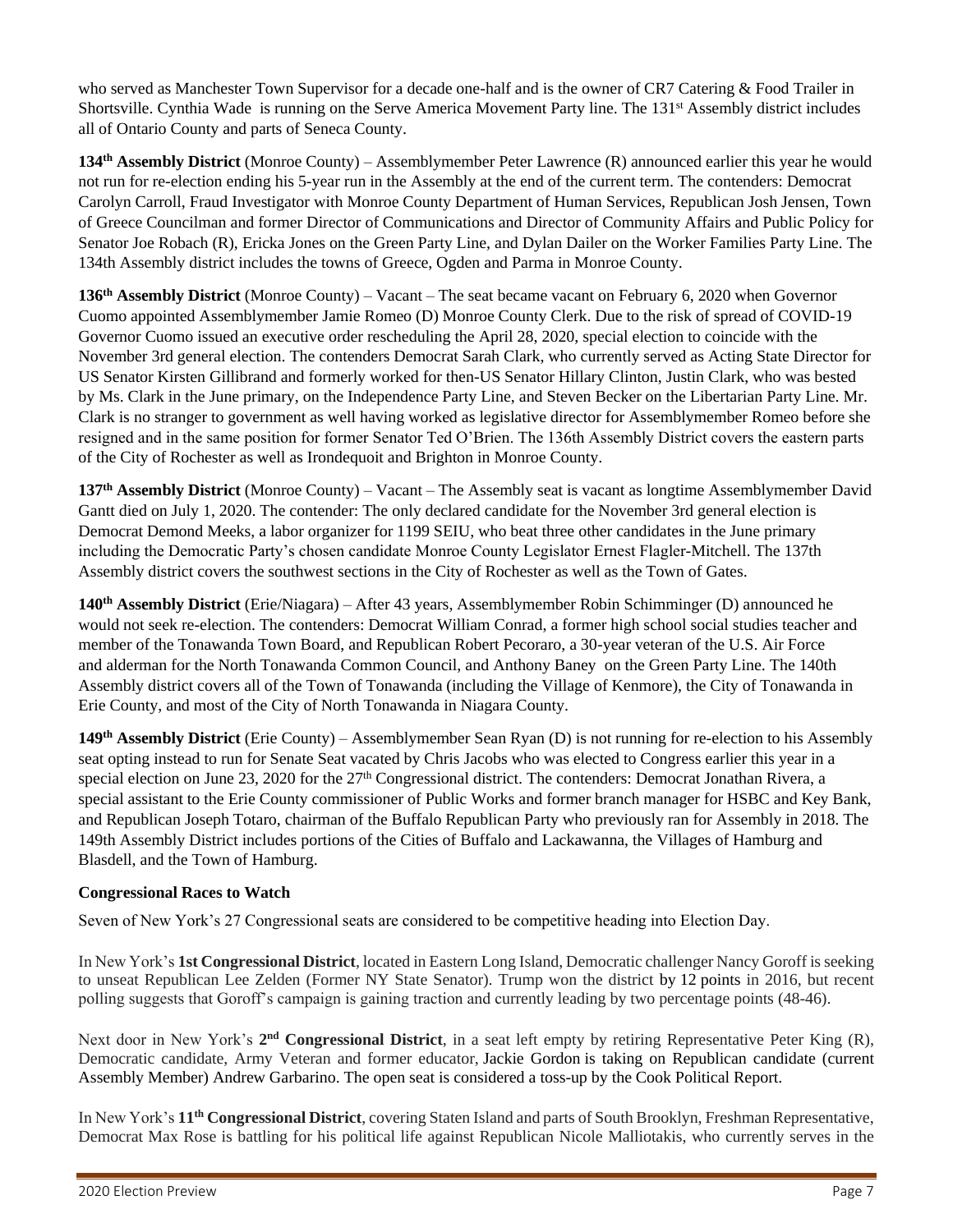New York State Assembly. Malliotakis ran as the Republican nominee in the 2017 New York City mayoral race, which she lost to incumbent Mayor Bill de Blasio. The Congressional seat is considered extremely hot, given the district went to Trump in 2016 by ten percentage points.

Moving into the Hudson Valley region, two seats are being highly contested, beginning with New York's **18th Congressional District** where Democratic incumbent Sean Patrick Maloney, who took office in 2012 after defeating incumbent Republican Nan Hayworth is facing off against Republican challenger Chele Farley, who previously worked in the financial services industry and unsuccessfully ran against US Senator Kirsten Gillibrand in 2018. Farley has heavily criticized Congressional gridlock and has also targeted Maloney for co-sponsoring Green New Deal legislation.

In New York's **19TH Congressional District**, Freshman member, Democrat Antonio Delgado is battling to keep the seat against Republican opponent Kyle Van De Water, an Army veteran, and a practicing attorney in Poughkeepsie. Delgado, you may remember, narrowly defeated Republican incumbent John Faso with [51.4](https://ballotpedia.org/Antonio_Delgado_(New_York)) percent of the vote in 2018. Prior to Delgado's win, the seat had been long held by the Republicans.

Representative Anthony Brindisi, who represents the **22nd Congressional District** in central New York (after narrowly defeating Republican incumbent Claudia Tenney in 2018) is locked in a dead heat rematch. Trump won the district by [15](https://www.businessinsider.com/new-york-22nd-district-house-election-anthony-brindisi-claudia-tenney-2020) percentage points in 2016.

In New York's **24th Congressional District**, which includes Cayuga, Onondaga and Wayne counties in Western New York, Republican incumbent John Katko is on the defensive against Democratic candidate Dana Balter. Katko has held his seat since 2014, but Democrats have won the district in the last three Presidential elections so while the Cook Political Report rates the race as ["Leaning Republican.](https://cookpolitical.com/ratings/house-race-ratings)"

### **Resources for Additional Information**

NYS Board of Elections: <https://www.elections.ny.gov/>

NY Senate Elections (Ballotpedia): https://ballotpedia.org/New York State Senate elections, 2020

NY Assembly Elections (Ballotpedia): [https://ballotpedia.org/New\\_York\\_State\\_Assembly\\_elections,\\_2020](https://ballotpedia.org/New_York_State_Assembly_elections,_2020)

US House of Representatives Elections (Ballotpedia): [https://ballotpedia.org/United\\_States\\_House\\_of\\_Representatives\\_elections\\_in\\_New\\_York,\\_2020](https://ballotpedia.org/United_States_House_of_Representatives_elections_in_New_York,_2020)

### **Key Dates/Deadlines**

October  $27<sup>th</sup>$  – Last Day to apply online, postmark, email or fax a completed application or letter request for the General Election Absentee ballot

November  $2<sup>nd</sup> - Last day to apply in-person for an absence ball of for general election$ 

October 24, 2020 - November 1, 2020 -- Early Voting Period

• To find early voting location and information: [https://www.ny.gov/early-voting-and-absentee-voting-mail-or-dropbox#](https://www.ny.gov/early-voting-and-absentee-voting-mail-or-dropbox) (scroll down to chart with listing of counties and links)

November 3, 2020 – Election Day